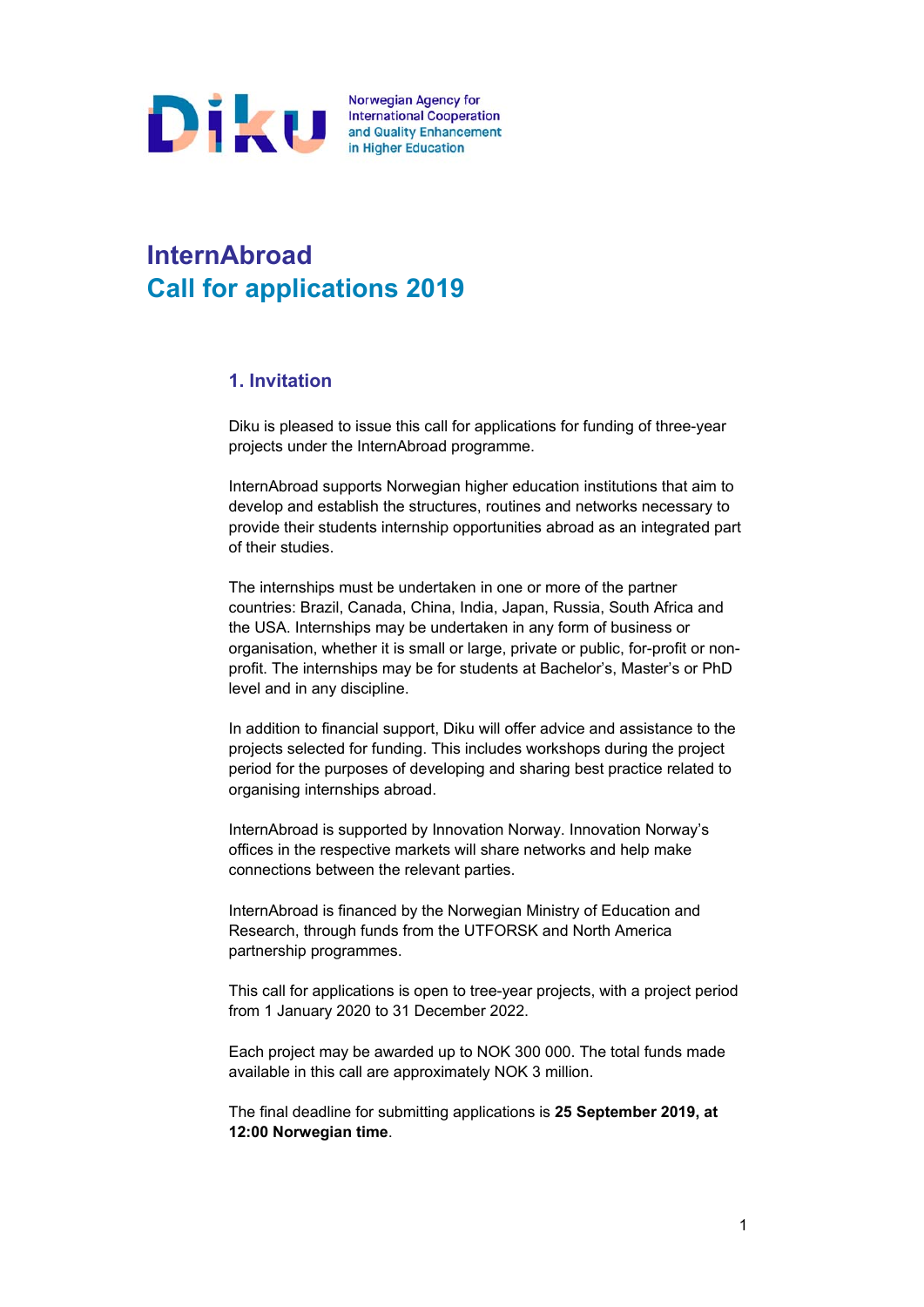## **2. Objectives and funding framework of the call**

## **2.1 Objectives**

The InternAbroad programme will support projects that lead to:

- Sustainable structures and routines for organising internships abroad that can serve as models for other higher education institutions, companies and organisations
- Increased cooperation between higher education institutions and companies or organisations in Norway and the partner countries
- Increased mobility of students from Norway who do credit-yielding internships in the partner countries
- Enhanced skills and employability of the students who do an internship, including enhanced intercultural competencies, language skills and familiarity with work environment and business cultures in the partner countries
- Opportunities for companies and organisations to access highly motivated talent from universities in Norway who bring new insight and sector-specific expertise, and who may become future employees

## **2.2 Expected results**

Diku will monitor project results and the degree to which project activities contribute to achieve the objectives of the program. Applicants are requested to describe the expected results of the project as specifically as possible. Project results that may contribute to achieve the objectives of the programme include, but are not limited to:

- Increased number of internships abroad that are recognised at the home institution
- New or revised study plans allowing room for credit-yielding internships
- New or revised courses that allow for internships abroad
- Internship agreements with companies or organisations in the partner countries
- Routines regarding insurance and visas for internship students.
- Routines for supervision and recognition of internships abroad
- Templates for learning agreements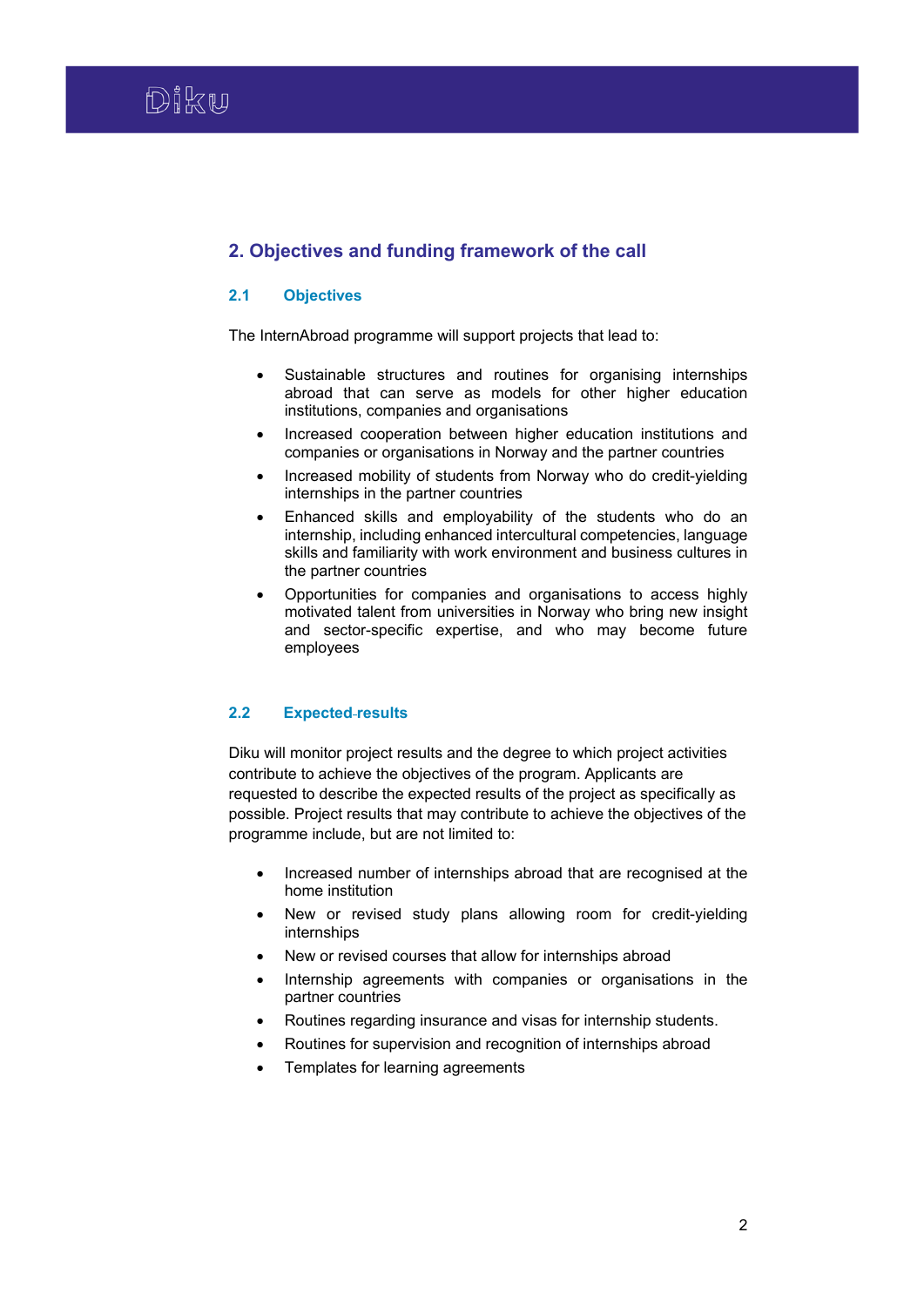#### **2.3 Project funding and eligible costs**

The maximum amount that can be applied for is NOK 300 000. Diku may adjust the amount awarded based on assessment of the merits of the individual applications.

The project budget included in the application form shall only include funds applied for through this call.

Support may be granted to activities that contribute to achieve the objectives of the programme. Applicants should design their projects in the way they consider best suited to achieve the objectives of the programme.

The project may include funds for salaries and indirect expenses (including administration and overhead), limited to 50 per cent of the total allocation. The funds may be shared between the applicant and the project partners.

Other costs that may be covered is travel and accommodation for staff, extra scholarships for students, insurance of students for occupational injury and higher visa costs for student interns. For more information and details on eligible costs, please see the Appendix ("Budget guidelines").

Projects selected for support will be expected to participate in workshops during the project period for the purposes of developing and sharing best practices.

## **3. Composition of the partnership**

The application may include partners in the following countries: Brazil, Canada, China, India, Japan, Russia, South Africa and the USA.

The partners may be companies or organisations hosting students for internships, and/or higher education institutions.

## **4. Eligibility & selection criteria**

## **4.1 Eligibility criteria**

In order to be eligible, applications must meet the following requirements:

- The applicant must be an accredited Norwegian higher education institution, or an institution with accredited higher education programmes
- Applications must be written in English and be submitted fully completed, including attachments, through Diku's online platform for applications and reporting (**Espresso**) within the call's final deadline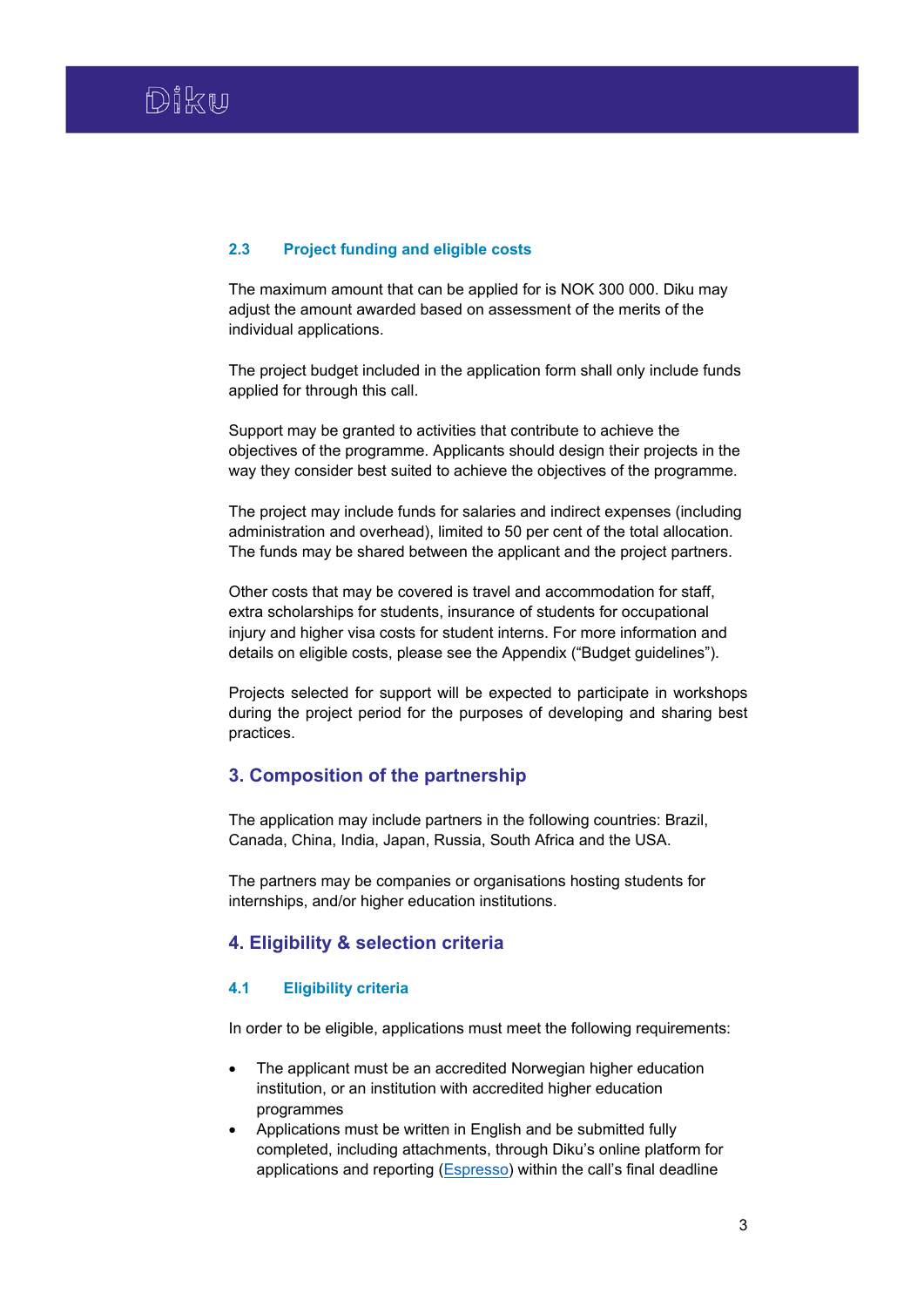

- A curriculum vitae (CV) for the project coordinator must be uploaded.
- Applications that describe full-time internships (not combined with studies at a partner university abroad) must include at least one company or organisation in one or more of the partner countries as a partner
- Applications that describe internships combined with courses/studies at a partner university abroad, must include at least one accredited higher education institution in the partner country as a partner.
- The application must include plans to send a minimum of 5 students on credit-yielding internships during the project period
- The application must describe a project that adhere to the Internship requirements below

**Please note** that failure to meet the above requirements will lead to dismissal of the application.

## **4.2 Internship requirements**

In order to be eligible funding from the InternAbroad programme, the internships must meet the following requirements:

- The internships must be recognised as an integrated part of the degree the students are pursuing at their home institutions
- The internships must take place in one or more of the partner countries
- The internships must be organised in a way that will allow the students the expected workload for a full-time student per semester
- The internships must either be full-time or combined with taking courses
- If the internships are full-time and not combined with taking courses at a partner institution abroad, it must last for a minimum of 2 months
- If the internships are combined with taking courses at a partner institution abroad, it must last for a minimum of 4 weeks and the students must spend a minimum of 3 months in the partner country.
- The internship must yield a minimum of 7.5 ECTS credits, or be an integrated part of a larger credit-yielding course

## **4.3 Selection criteria**

The eligible applications' relative strength will be assessed on the degree to which they are deemed able to meet the following selection criteria:

- The project's relevance to the objectives of the programme
- The quality of the project design, including:
	- o the application's overall clarity and quality
	- o correspondence between project goals, proposed activities, budget allocations and expected project results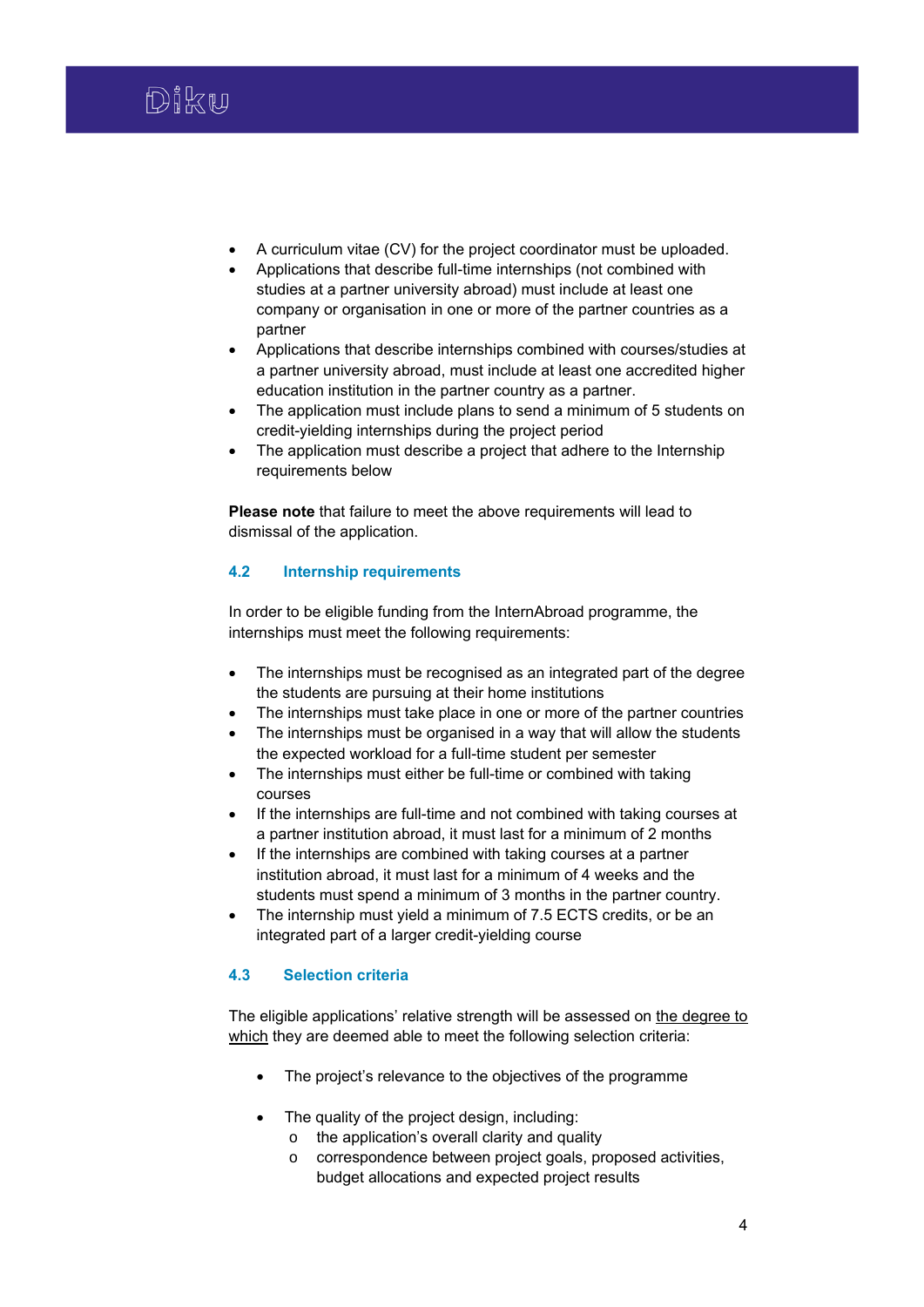

- o demonstration of cost-effectiveness
- o the project's feasibility
- o potential for increasing student mobility of minimum 3 months' duration
- The quality of the partnership, including:
	- o complementarity, experience and expertise of the project team
	- o level and quality of involvement from the companies/ organisations hosting students
	- o level of formalised commitment
	- o potential for long-term collaboration between the partners
- Impact and dissemination
	- o expected impact on the participants and participating institutions
	- o sustainability of project results
	- o quality of the plan for dissemination of project results

Applications that are related to a project already funded through InternAbroad must demonstrate that the proposed project is innovative and/or complementary to the ongoing project.

Diku presumes that all projects adhere to a high ethical standard in research and higher education. Diku emphasises the importance of gender equality, inclusive practices and anti-corruption measures in all project activities.

**Please note** that these criteria correspond to various compulsory fields in the online Espresso application form, and that the application's ability to meet these relative criteria will be assessed on the basis of the description provided. In order to ensure coherence and a logical order in the description of your project, please read the relevant help texts in the online application form as well as the Appendix ("Budget guidelines") carefully. Remaining questions may be directed to Diku.

#### **5. Attachments**

In addition to a **CV** for the project coordinator (cf. item 4.1 above), applications should include **Letters of Commitment** from all partners, documenting interest in and commitment to the project by leadership at relevant level. The letters of commitment should document interest in hosting students from the applicant institution in Norway as interns.

The Letters of Commitment will be assessed as part of the application. Applications without such letters from partners are at a competitive disadvantage but are still eligible.

Other types of attachments will not be taken into consideration.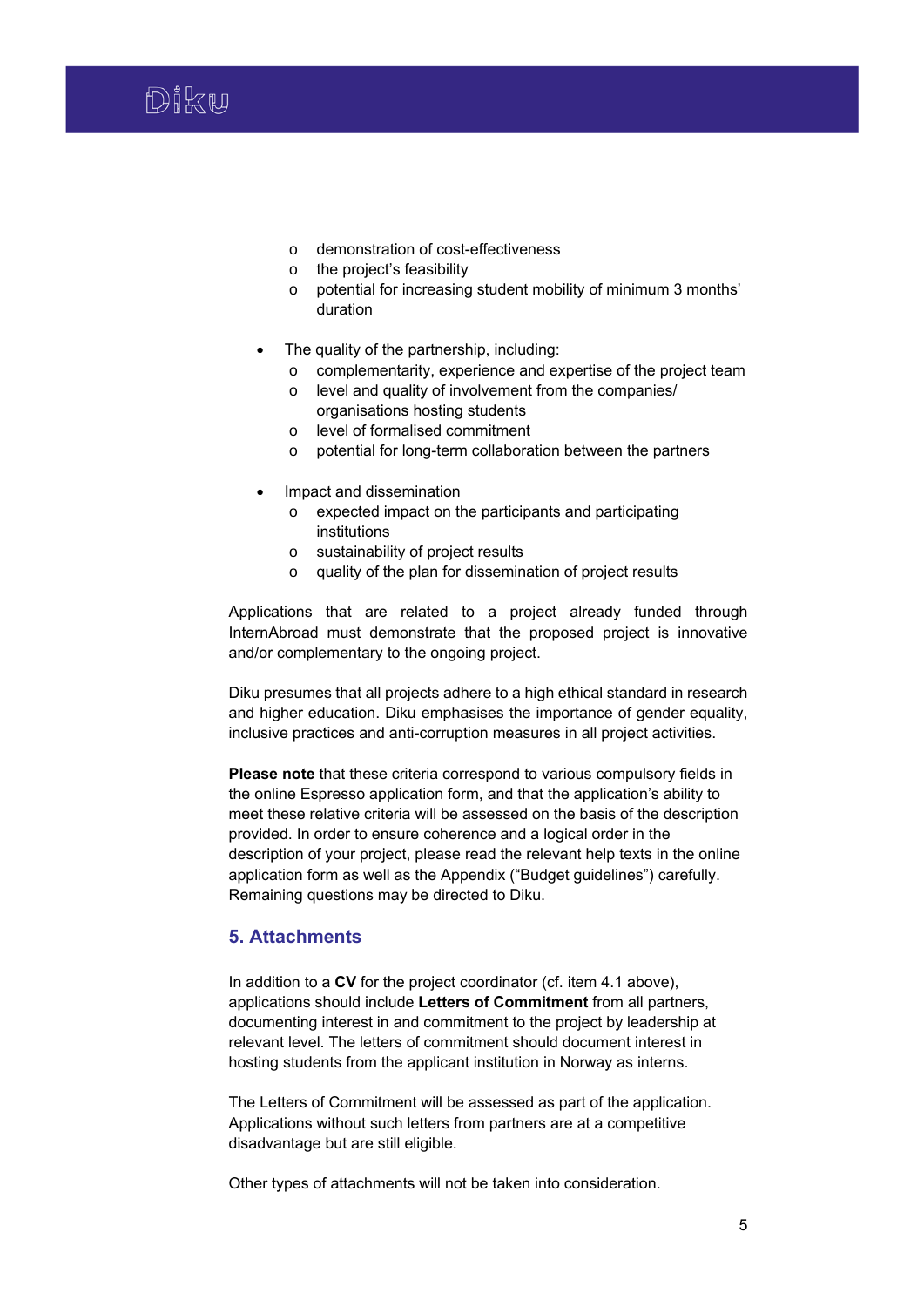## **6. Administrative process**

#### **6.1. Assessment of applications and response to applicants**

Each application will be assessed by a panel of reviewers from Diku on the basis of its individual merits with regard to the selection criteria set out above (item 3.3), and its relative standing to other competing applications. Applications will be evaluated on a scale from 1 (lowest) to 7 (highest).

As part of the assessment, the panel of reviewers may also take into consideration the geographic, academic and/or institutional distribution of the projects

In case the applicant has received a similar grant from Diku in recent years, the panel may also take into consideration past performance, such as quality in the implementation of the previous project(s) and financial management.

All applicants will be notified of the outcome of the application process, tentatively in November 2019.

## **6.2 Contract and reporting obligations**

The applicant will be required to enter into a contract with Diku. The contract will be subject to Diku's standard terms and conditions and must be signed by a representative holding the requisite authority to legally bind the applicant. The obligations on part of the applicant include a duty to submit progress reports, project accounts, and a final report upon completion of the project.

Until a binding contract has been entered into, Diku reserves the right to at any time revisit any evaluation and decision on the basis of newly discovered facts which may adversely affect the planned implementation of a project.

## **7. Contact information**

Questions regarding the programme or how to apply can be directed to:

**Laila Linde Lossius** Senior Adviser +47 452 94 840│ laila.lossius@diku.no

**Bo Byrkjeland** Senior Adviser +47 482 80 862 │ bo.byrkjeland@diku.no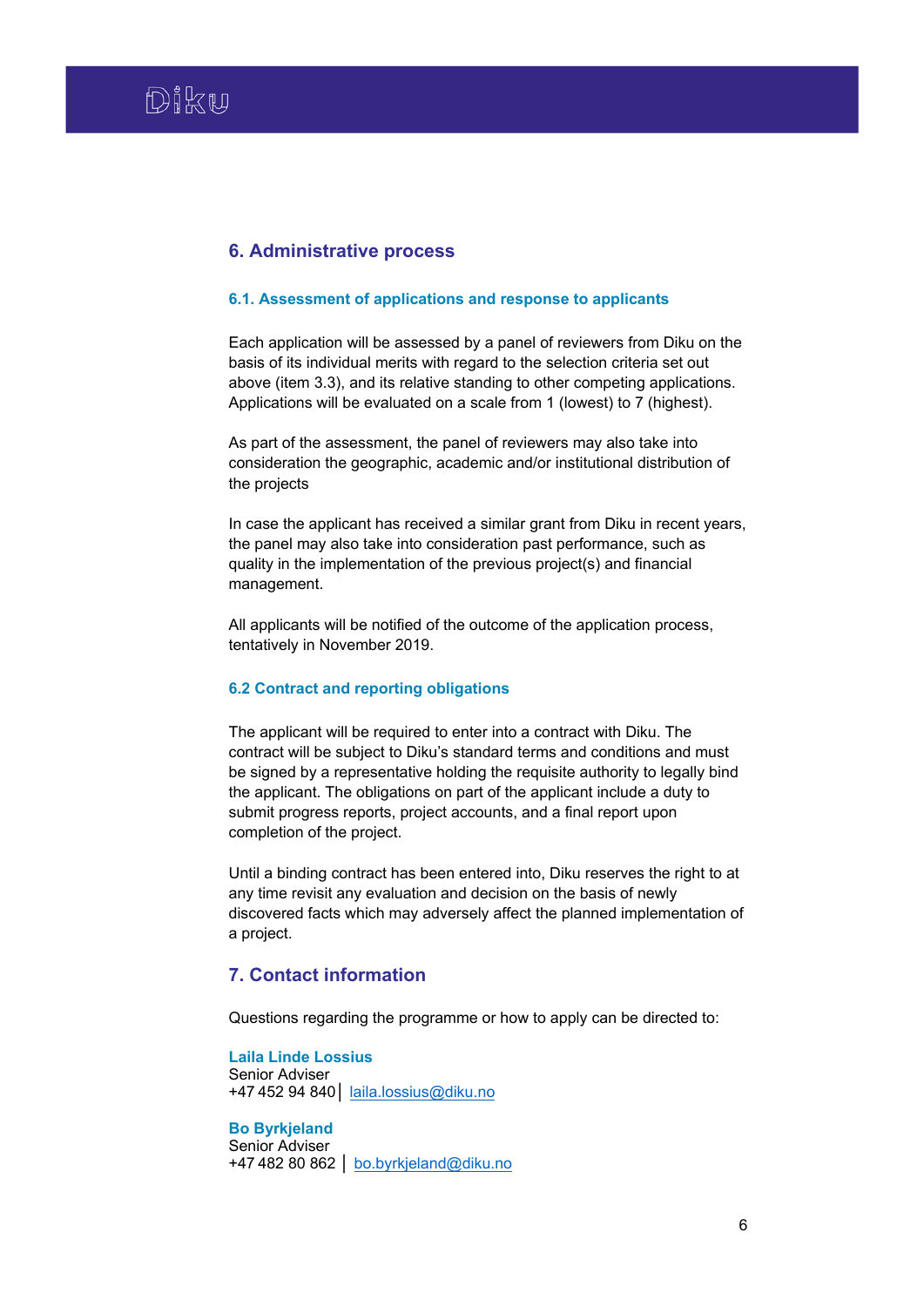# Appendix Budget guidelines

Project budgets will be assessed on basis of their cost-effectiveness and reasonableness. The official Norwegian travel regulations (*Statens reiseregulativ*) will be used as a starting point in Diku's assessment of the reasonableness of budgeted travel and accommodation costs. Where available, moderately priced alternatives for travel and accommodation must be chosen. Please explain the budgeted amounts as necessary in the *Specification of budget items* field in the application.

#### *Travel costs for staff (including PhD students)*

The projects may include travel costs and expenses for academic and administrative staff related to the project activities. Please note the general guidelines set out above regarding reasonableness and cost levels.

Costs related to participation in conferences not clearly linked to the planned project activities may not be included.

#### *Travel costs for students, if relevant*

If there are specific reasons that the students do not get the travel covered by Lånekassen and the project wish to include this, the reason must be clearly stated in the application.

#### *Scholarship for students*

Students from Norway travelling to the partner countries for credit-yielding internships as a part of their degree, will normally get basic living costs covered by the Norwegian State Educational Loan Fund (Lånekassen). In addition, the project may award the student an extra scholarship to cover costs incurred in connection with the internship. The rates cover the individual student's costs, and additional funding for dependents/family members cannot be included in the budget.

Bachelor or Master level students may receive an extra scholarship on maximum NOK 6 000 per month.

PhD students may receive a scholarship on maximum NOK 18 000 per month.

#### *Insurance of students*

Students on all levels may get insurance for occupational injury covered by the project, if the company or organisation is not arranging this locally. In many instances, an insurance from Association for Norwegian students